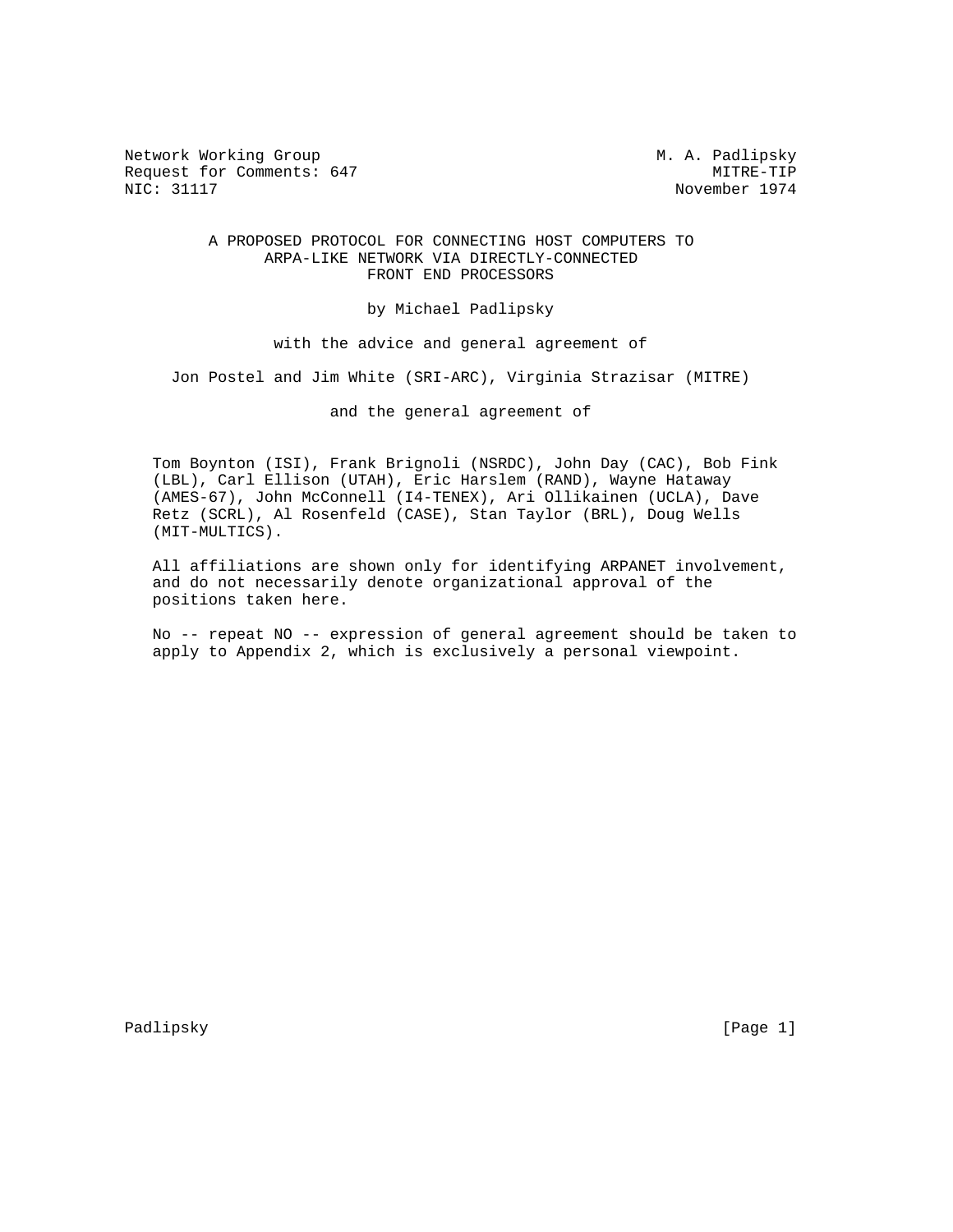## INTRODUCTION

 As this proposal is written, in the fall of 1974, the ARPA network has achieved sufficient acceptance that a rather large number of organizations are currently planning either to attach their general purpose computer systems directly to the ARPANET or to interconnect their systems employing "ARPANET technology". The authors have been in touch with efforts sponsored by the Air Force systems command, the Naval Ship Research and Development Center, the Defense Communications Agency ("PWIN" -- the Prototype World-Wide Military command and Control system Intercomputer Network), ARPA (The National Software Works), the AEC, and other government agencies. A common characteristic of these networks and the sub-networks is the presence of a number of systems which have no counterparts on the current ARPANET; thus, hardware "special interfaces" (between the host and the network Interface Message Processor) and -- more important -- Network Control Programs cannot simply be copied from working versions. (Systems include CDO 6600's, XDS Sigma 9's, Univac 494's, 1107's, 1108's, 1110's, and IBM 370's running operating systems with no current ARPANET counterparts.) Because it is also widely accepted that the design and implementation of an NCP for a "new" system is a major undertaking, an immediate area of concern for networks which employs as much off-the-shelf hardware and software as is practicable. This paper addresses two such approaches, one which apparently is popularly assumed as of now to be the way to go and another which the authors feel is superior to the more widely known alternative.

## FRONT-ENDING

 In what might be thought of as the greater network community, the consensus is so broad that the front-ending is desirable that the topic needs almost no discussion here. Basically, a small machine (a PDP-11 is widely held to be most suitable) is interposed between the IMP and the host in order to shield the host from the complexities of the NCP. The advantages of this fundamental approach are apparent: It is more economic to develop a single NCP. "Outward" (User Telnet) network access is also furnished by the front end acting as a mini- Host. The potentiality exists for file manipulations on the mini- Host. Two operating systems are in advanced stages of development on the ARPANET for PDP-11's which will clearly serve well as bases for network front ends; thus, the hardware and software are copiable. So if we consider a model along the following lines

Host \*\*\* Front End --- IMP --- Network

 everything to the right of the asterisks may almost be taken as given.

Padlipsky [Page 2]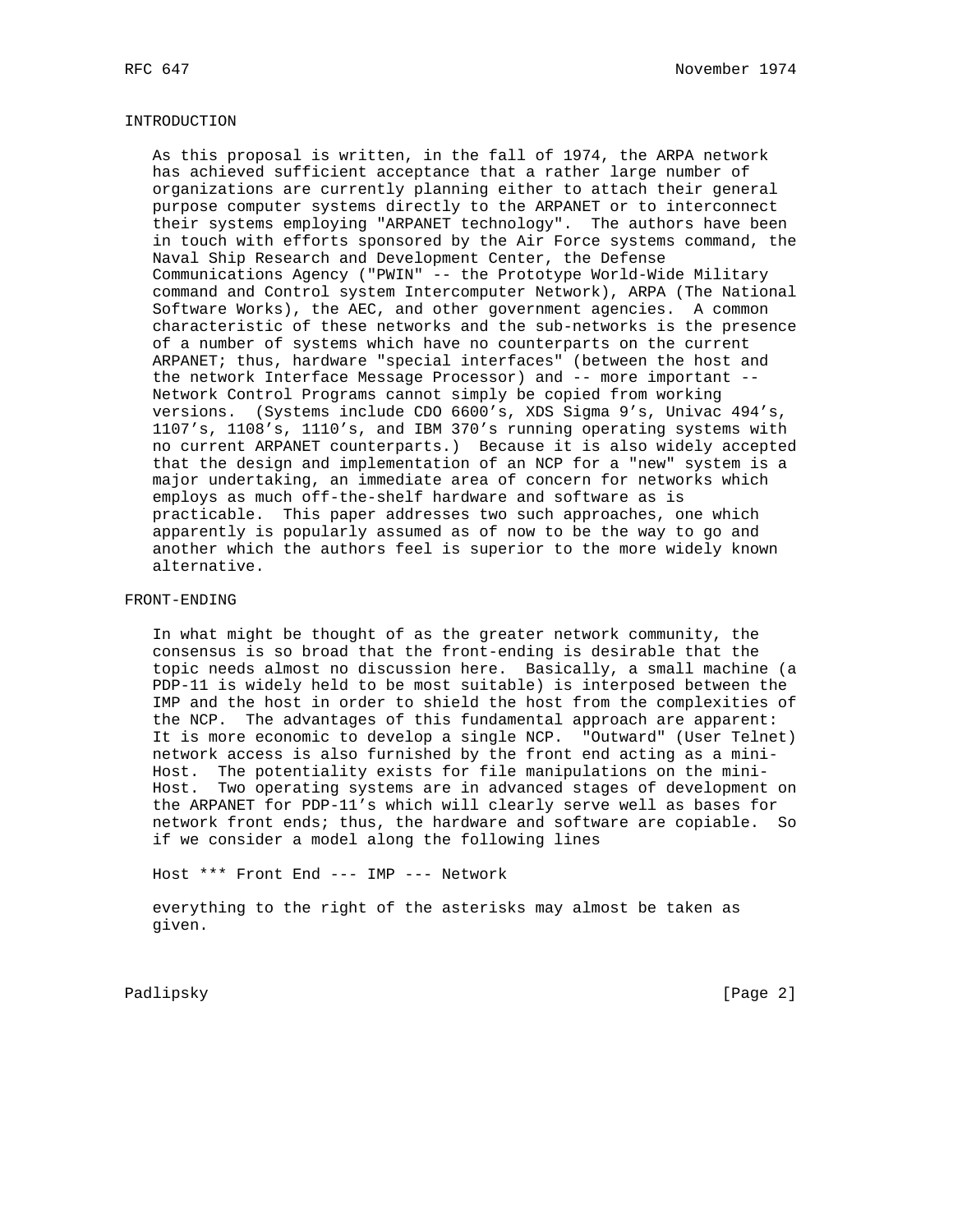(Caveat: Note the "almost" well in last sentence neither ANTS nor ELF -- the two systems alluded to above -- is a completely finished product in the estimation of either their respective developers or of the knowledgeable ARPANET workers who have contributed to this report. Both are capable of being brought to fruition, though, and in a reasonable amount of time. We will assume ELF as the actual front-end system here for two reasons: apparent consensus, and current activity level of the development team. However, we have no reason to believe that readers who prefer ANTS would encounter substantive difficulties in implementing our proposal on it.)

 (Explanatory notes: ANTS is an acronym for ARPA Network Terminal Support system; it was developed at the Center for Advanced Computation (CAC), University of Illinois. ELF is not an acronym (It is said to be German for "eleven"); it was designed at the Speech Communications Research Lab (SCRL), Santa Barbara, California.)

THE RIGID FRONT-END ALTERNATIVE

 Referring back to the model above, the popular view of the asterisks is to have the front-end system simulate a well known device for each Host (typically a remote job entry station along the lines of the 200UT on the CDC 6600), effectively requiring no software changes on the Host system. We characterize this approach as "rigid" because an immediate implication is that the Host system is constrained to handle data to and from the network only in fashions which its system already provides. (E.g., if you simulate a card reader, your data will necessarily be treated as batch input if a terminal, necessarily as time-sharing input.) Now, it may be argued that Host software changes are only being shunned in order to "get on the air" quickly, and may be introduced at a later date in order to allow unconstrained channelling of network data within the Host; but this reasoning may surely be refuted if it can be shown that an alternative exists which is essentially as quick to implement and does not require the waste motion of constructing known-device simulation hardware and software for each new Host, only to eventually avoid the simulation in the Host.

 The major advantage which might be claimed for the rigid front-end approach other than quickness to implement would be embarrassing if true. That is, the possibility exists that either the "new" Host's operating systems or system programming staffs are so intractable that avoiding Host software changes is a necessity rather than a desire. We certainly hope neither is the case and have no reason to believe it to be so, but we must acknowledge that such possibilities exist as meta-issues to this report.

Padlipsky [Page 3]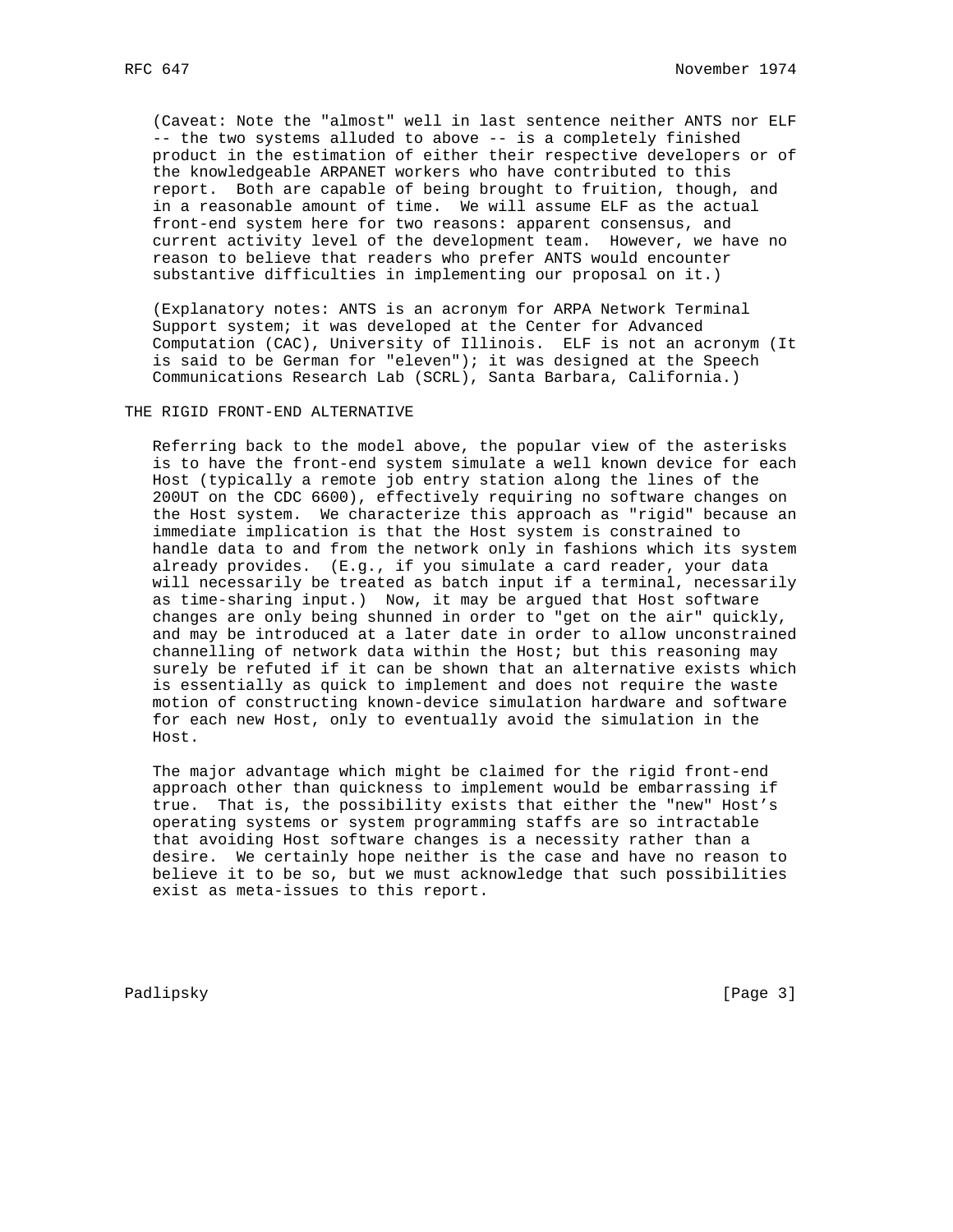# DISAVANTAGES OF THE RIGID FRONT-END ALTERNATIVE

 The rigidity argument sketched above merits some amplification. The major disadvantage of interfacing with the Host only in fixed ways lies in a loss of functionality. Granted that "Telnet" and "RJE" functions can be performed (though we have deep reservations about file transfer) by simulating a known device there are more things in practice and in theory than just using the Hosts' time-sharing and batch monitors. "Teleconferencing" is an instance which comes immediately to mind. Graphics is another. Neither fits naturally into the setting a typical operating system is likely to assume for a Telnet or RJE connection. Further, the ARPANET is just beginning to evolve a view of "process-to-process" protocols where cooperating programs on dissimilar systems communicate over network sockets in a true use of sockets as interprocess communication media. It is difficult to conceive of viewing a (simulated) line printer as an abstract "port" without considerable contortion of the extant operating system. To attempt to summarize this cluster of objections, a simulation of a known device may be cheaper than a large enough number of phone calls, but it's not networking.

 For that matter, it is by no means clear that the goal of Host software changes can even met. In the case of one particular system on the ARPANET where a PDP-15 was employed as a front end to a PDP- 10, one of the authors discovered that on attempting to login over the net he was confronted by an interrogation as to the type of terminal he was at -- the front end having been attached at the wrong point in the PDP-10's terminal handling code. (Being a battle scarred veteran of Telnet protocol development, he gave suitable answers for describing a "Network Virtual Terminal". Unfortunately, however, the NVT apparently had no counterpart in the Hosts' normal complement of local terminals. And when he tried such Telnet control functions as "don't echo, I'm at a physically half-duplex terminal" things really got confused). As it happens, he later found himself in the neighbrohood of the Host in question, and found himself spending an afternoon attempting to explain the philosophy and importance to the Telnet protocol of the NVT. The site personnel were both appreciative and cooperative, and although we have not had occasion to verify it, we assume that the site is probably now usable from the ARPANET. The important point, though, is that operating systems tend to make extensive, very often unconscious, assumptions about their operating environments. This observation is particularly true when it comes to terminal types, and the problem is that there is simply no guarantee that the several systems in question could even "do the right thing" if they were front-ended by simulating a known device -- unless, of course, the simulation of the device in the mini were so painstaking that all we'd get would be an expensive way of adding an RJE station, period.

Padlipsky [Page 4]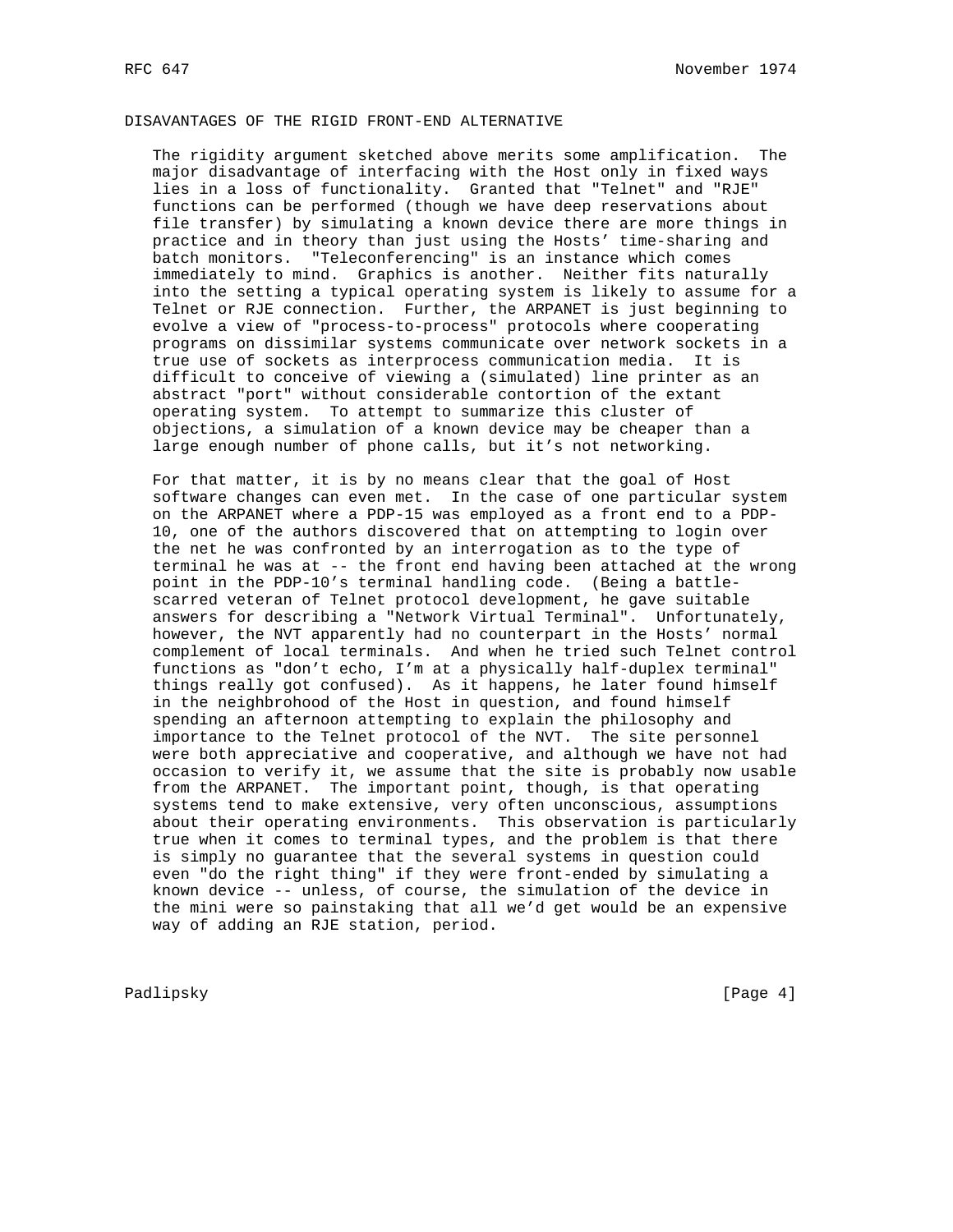Less abstract considerations also apply. For one thing, a mini computer -- even with "third-generation" software -- is not as free and convenient an environment to program in as a full-scale Host therefore, implementing the several simulations will not be trivial pieces of software engineering. Further, if the simulation software is prepared by front-end experts, they will encounter repeated start-up transients in learning enough about the expectations of the several Host in order to perform their tasks. For that matter, it is clear that if personnel from the several Host are barred from active participation in attaching to the network there will be natural (and understandable) grounds for resentment of the "intrusion" the network will appear to be; systems programmers also have territorial emotions, it may safely be assumed.

 On a still more practical level, it should be noted that the potential need to simulate more than one known device -- and even the potential complexity of any single device simulation -- may well lead to a requirement for a larger PDP-11 configuration than would otherwise be reasonable. And although there are other reasons for arguing that each front-end processor ought to be as big a configuration as possible, we must acknowledge that dollars do matter. Also on the topic of numbers, it should be further noted that the line speed available for known-device simulations can be quite low. The 200UT, for example, is on a 4800 baud line, which is rather a mismatch with a 50,000 baud communication subnet. (Of course, there's always the 40,800 baud line into the 6600 -- but it is'nt expected to have interactive devices on it, so the extant software won't send the data to the "right place"....) And no experienced ARPANET protocol designer would be willing to overlook the possibility that there will probably have to be a flow control discipline between the Host and the front-end processor anyway, so the no change to Host software goal becomes rather dubious of fulfillment.

 After all that, it is perhaps gratuitously cruel to point out still another level of difficulty, but we feel quite strongly that it should be addressed. For, it must be admitted, the question must be asked as to who will do the front-end implementations. This sort of thing is scarcely within the purview of CAC of SCRL. But, as will be urged in Appendix 2, it is of the outmost importance that whoever performs the task already have ARPANET expertise, for we know of no case where "outsiders" have successfully come aboard without having become "insiders" in the process, which is neither an easy nor cost effective way to proceed.

Padlipsky [Page 5]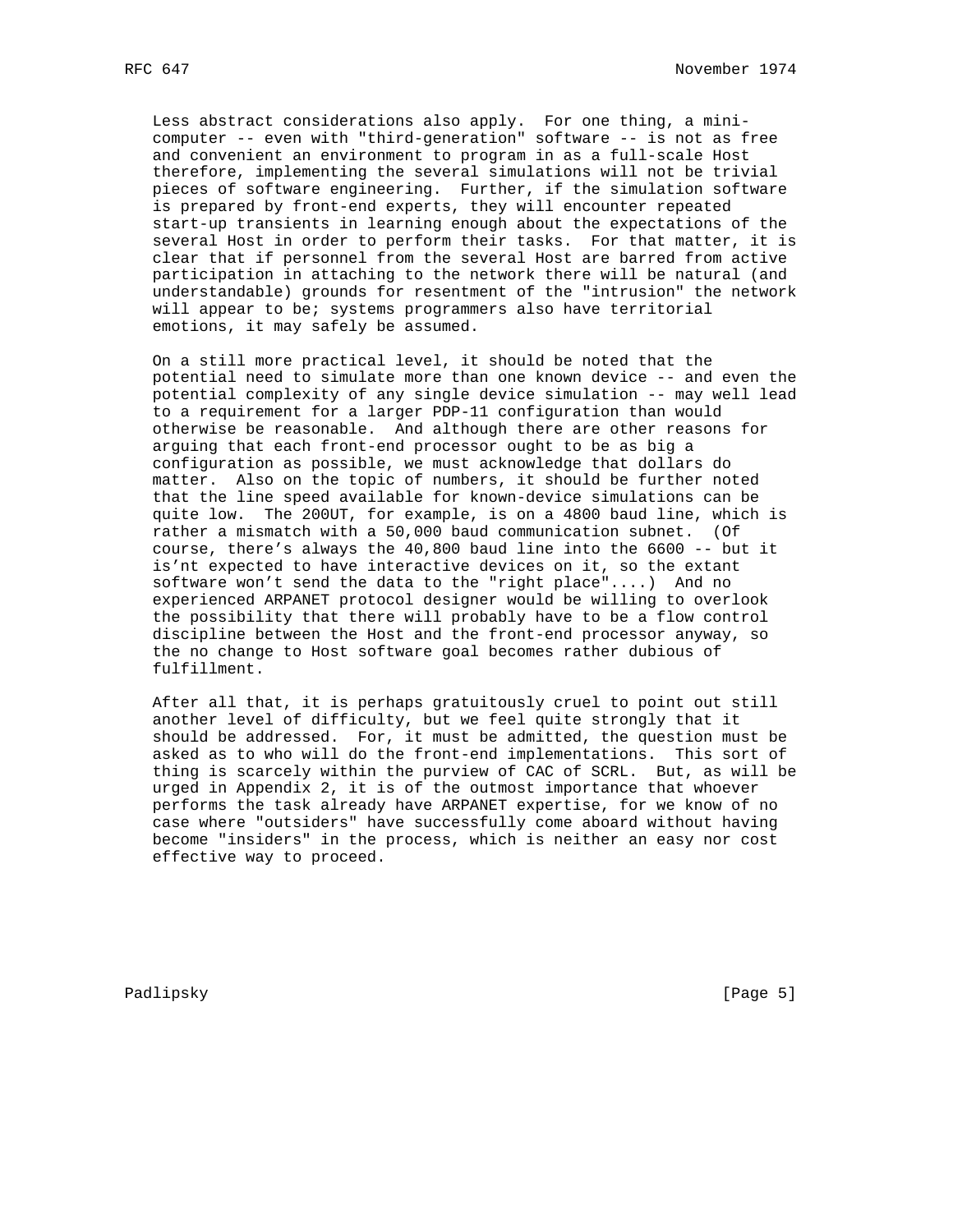In light of the above, it is at least reasonable to consider an alternative to the rigid front-end approach, for regardless of the weight the reader may attach to any particular cited disadvantage, in total they at least suggest that the known-device simulation tactic is not a panacea.

# THE FLEXIBLE FRONT-END ALTERNATIVE

 Our alternative approach is based on a principle which actually has been around since at least a month before the ARPANET began running User and Server Telnets on a regular basis. The principle is that it would be nice to off-load as much as possible of the NCP from the Host, because Hosts are supposed to have better things to do with their cpu cycles than field control messages from other Hosts - especially when 90% of the control messages are merely ALL(ocate) commands. This insight led to the notion that all a Host "really" has to do is associate sockets with processes (and, of course, pass data along socket connections). And the flexible front-end approach is no more than an updating of these 1971 ideas to the following: Drop the hard and fast goal that there will be NO changes to Host software in favor of the more realistic goal of making MINIMAL changes to the Host attach the front-end processor to any convenient high-speed "channel" ( / "port" / "multiplexer" / "line" / "cable"); let the fro nt-end processor handle the NCP; define an extremely compact protocol for the Host and front-end to follow (the H-FP); and let the Host H-FP module distribute the data appropriately within its operating system, because the H-FP will make it clear where the data should go and if you have to ram the data into the teletype buffers, it's still cleaner than trying to do interprocess communication over a card reader. (The H-FP is detailed in less bald terms in Appendix 1). Now that might sound rather uncompromising -- and almost surely sounds rather cryptic -- but between the advantages it engenders and the more comprehensive description which follows, we feel that it does represent a superior basis for solving the overriding problem of how best to attach "new" Hosts to an ARP-like net.

## ADVANTAGES OF THE FLEXIBLE FRONT-END ALTERNATIVE

 The primary advantage of the flexible front-end alternative is precisely its flexibility: Although minimal implementations may be envisioned on given Hosts, the most minimal of the implementations is still as powerful as the rigid front-end approach; and as the need for more functions is perceived, they may be coded for quite easily with our approach. This is so because programs in the Host can "get their hands on" data from the net (and send data to the net) in a natural fashion -- it is not the case that only those things done on a given system with the data from, say, a card reader, can conveniently be done here. Thus, in contrast to the rigid front-end

Padlipsky [Page 6]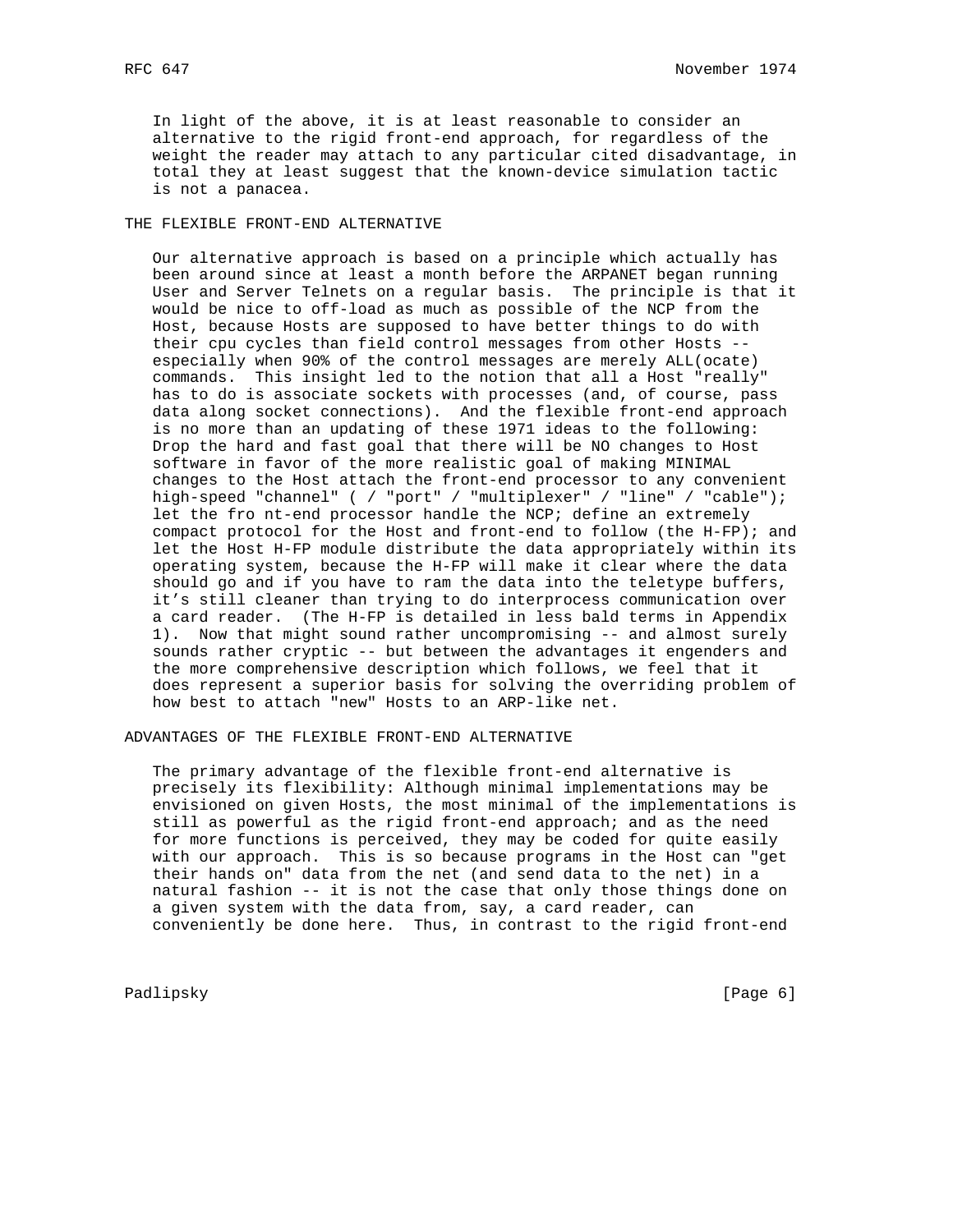approach, the flexible front-end approach "is networking". Indeed, it should be noted that a major "real" ARPANET server site has expressed an interest in implementing the H-FP based on some five minutes' worth of the blackboard explanation with two of the authors.

 Another advantage of our new approach is that it involves personnel at the various new sites in the process of coming aboard the network. Not only does this involvement have merit psychologically (if known device simulation were employed, the network could represent an alien intrusion forced upon them, to site systems types), but it is also technically preferable to have per-site coding done by "experts", which would not be the case if the per-site tailoring were done exclusively in the mini. Recall the PDP-15 to PDP-10 attempt discussed earlier. That case may fairly be viewed as one of the front-ending's having been performed in ignorance of the conventions of both the Host's operating system and of the ARPANET? Not only should that sort of thing be avoided by the expedient of involving experts on the target operating systems in the process of attaching to the network but there are practical considerations as well: we estimate that adding a minimal Host-Front End Protocol routine in a given operating system would require no longer than the same few man months to develop than would the adding of a new known-device simulation package to the mini. So that we foresee scheduling advantages in addition to the more abstract ones already asserted. Further, it ought to be a more friendly environment to program in on the Host than in the mini. (This is not to say the ELF does not appear to be good environment to program in; rather, it is to make the "obvious" claim that if the big systems did not furnish convenient programming environments we wouldn't have them.)

 As touched on earlier, another point which bears further examination is the area of flow control. The known-device simulation approach appears to assume that this too will be handled by the mini, and that the simulation will be aware of whatever flow control discipline the host and the physical device being simulated follow. However, when the one device "everybody knows" will be simulated (CDC 200UT) operates on a 4800 bit-per-second line, and the IMP subnetwork operates on a 50,000 bps lines, some attention must be paid to the mismatch -- especially in view of the fact that only one process in the Host is typically associated with a known device, but the network actually transmits data on behalf of many processes. Our approach, on the other hand, allows for a very direct, simple flow control discipline to be imposed, without getting involved in per-Host idiosyncrasies. (The option to go more elaborate -- potentially more efficient -- flow control disciplines is also provided.) Thus, we can simply pick the beat line speed available on a particular Host, and attach to it.

Padlipsky [Page 7]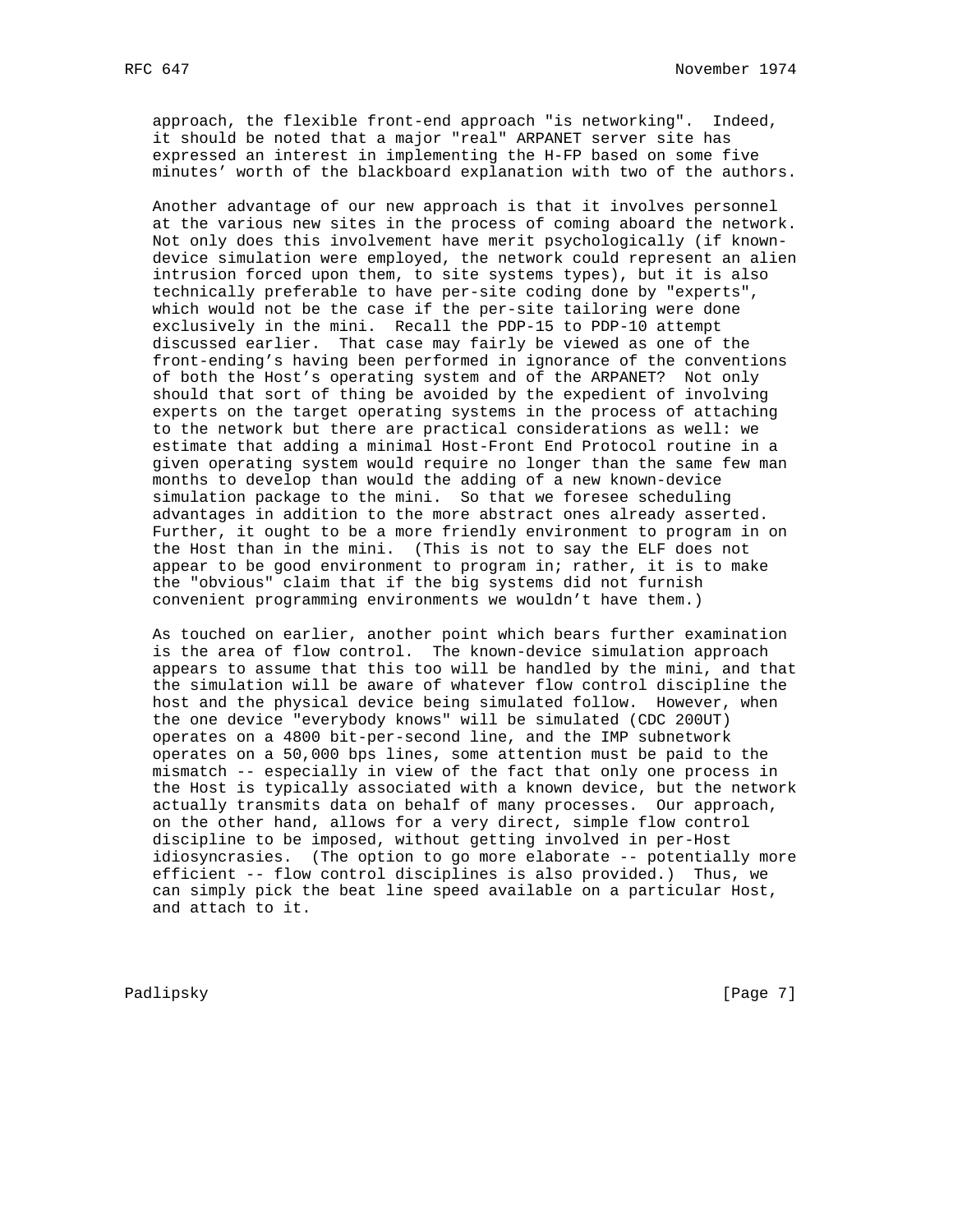Notice one other level of practical advantages: The min's H-FP module can be furnished along with its operating system by the same network "insiders" who are furnishing the operating system itself. Thus, a critical task need not be subjected to the perils of subcontracting. Indeed, this approach lends itself far more readily to subcontracting than other, if subcontracting must be done for the per-cost software for with the PDP-11 being almost always the same, network "insiders" can be used in conjunction with site personnel to build Host H-FP modules either through commercial consulting contracts or even from within the ARPANET community. (The latter possibilities exists because another fact about system programmers is that -- although they resent "invasions" -- they tend to enjoy getting inside new and different systems, if only to feel superior to them in contrast with their own.)

 The strengths of the flexible front-end approach, then, tend to arise in exactly those areas of weakness of the rigid front-end approach. Perhaps most important of all, though, is the fact that it "makes sense" to almost every single experienced member of the ARPANET community with whom it has been discussed. So, we might reason, if the ARPANET is desirable, it is desirable because efforts of those who made it work and if they have gained insights into networking in general in the process, their opinions deserve particular attention.

## RECOMMENDATIONS

 The protocol specified in Appendix 1 is felt to be around 90% complete. We are aware that we have not specified all the codes that will be needed to describe conditions of which the Host and Front-End must apprise each other, for example. But we think that, in general the protocol "Woks". We stand willing to discuss it with cognizant decision makers in the various interested organizations, and, for that matter, to continue to debate it with our technical peers. At this stage, however, the dominant makers avert the apparent stampede to the rigid front-end approach and evaluate the flexible front-end alternative in light of the preceding arguments and the following protocol specification.

APPENDIX 1. THE HOST-FRONT END PROTOCOL

## ASSUMPTIONS

 The physical connection of the front end (FE) to the Host is assumed to be made over the "best" port (or channel, line, etc.) available on the Host, where "best" covers both line speed and quality of software available to physically manage the line. The choice should be made by site personnel. Hardware interfacing capability is assumed to be straightforward; it is, at least, no more complex for the H-FP than

Padlipsky [Page 8]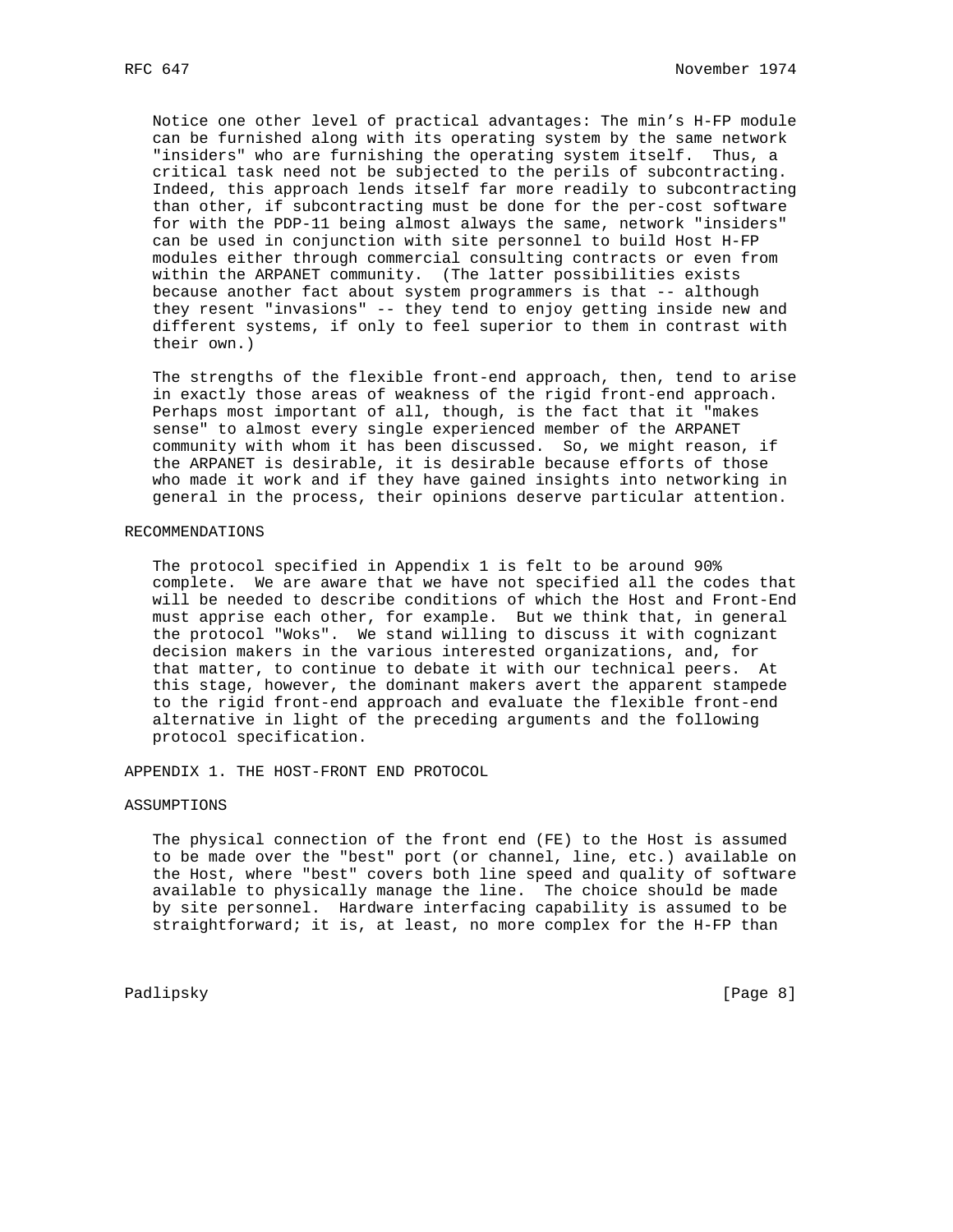for known-device simulation. The connection is assumed to be sufficiently closely coupled that a simple, explicit acknowledgment H-FP command will offer satisfactory flow control. That is, distances are assumed to be short and bit rates high; thus, the same assumptions are made here as are made in the case of Local IMP-Host interfaces: that error checking and flow control are not first-order problems.

 On the software level, buffering is assumed to be adequate in the Host to accept at least a full (8096 bit) IMP-IMP message-- although the FE could probably get around this constraint if it absolutely had to. Given only a minimal H-FP module in the Host, the FE will allow the same level of Telnet and RJE functioning as would the known device simulation, as follows: The FE will always shield the Host from the NCP commands and the simplex sockets they deal with, dealing instead with a repertoire of but five H-FP commands and conversing over duplex data streams with the appropriate management of Network sockets left to the FE. (The commands are described below; we continue with the discussion of assumptions here, but some readers may prefer to study the commands before continuing with the balance of this section.) For Telnet, although subsequent analysis may lead to a more sophisticated treatment, the present assumption is that the FE will normally refuse all "negotiated options" and strip all Telnet control codes from the data it passes to the Host (unless the Host orders it to pass an unaltered Telnet stream); on a pre-installation basis, the FE will also map from Telnet ASCII to the Host's desired character set. Telnet "interrupt process" controls are handled by an H-FP command, discussed below.

 For RJE, because the ARPANET RJE Protocol is only known to have been implemented on one Host in the ARPANET and is generally considered to be too cumbersome, the standard socket for RJE will be reserved for future use, and a special designator will indicate to the Host that input on the given connection is to be treated as data in the format and job control language of its own "batch" system. Again, character set mapping will be available on a per-installation basis.

 For file transfer, however, a further assumption must be made about Host software. This is because the FE cannot be expected to manipulate the Host's file system; therefore, if the host whishes to participate in file transfer activities its H-FP module must be able to access the Host's file system for both sending and receiving files. Again, the FE will be able to shield the Host from the details of the underlying protocols to a large extent; but the Host must be able to handle FTP "stor" and "retr" commands, which will be passed over the (single) connection opened between the FE and the Host for file transfer. (FTP "user" and "pass" commands might also be desirable. As with Telnet, the FE will manage the Various Network

Padlipsky [Page 9]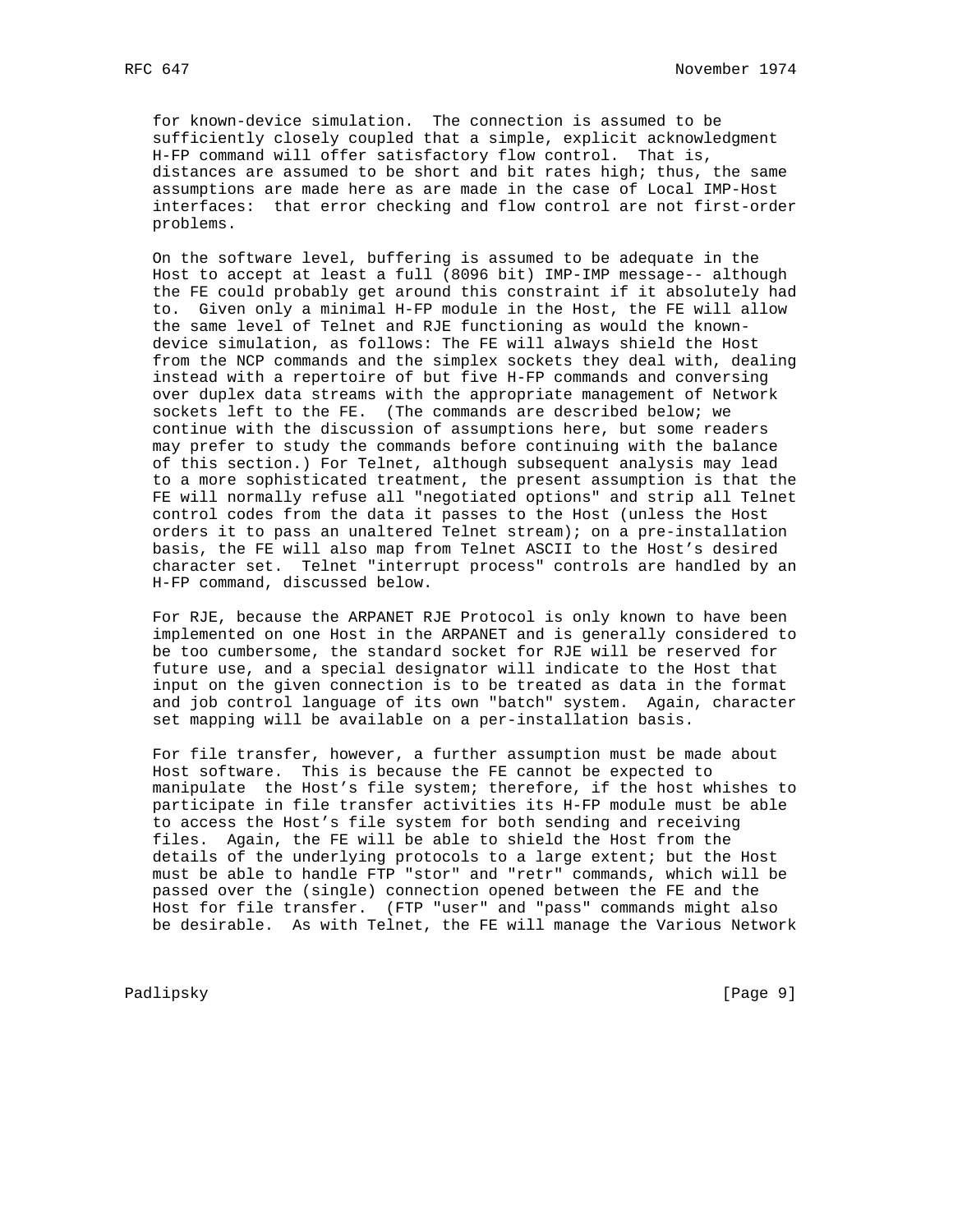sockets involved so as to allow the Host to operate on only the H-FP connection, and will again optionally perform character set mapping. Note that Hosts may refuse to open FTP connections until and unless they choose to, with no impact on the FE.

 The Host's H-FP module, in short, will interpret the commands of the protocol, distribute Telnet data to and from the appropriate points within its operating system where terminal I/O is expected, distribute RJE data like manner, and when it is able to do so handle FTP as sketched above and amplified on below. It will, also on a when-desired basis, support calls from its system's user processes for unspecified purposes I/O on ARPANET sockets to allow for such functions as teleconferencing and other process exploitations of the Net. Our overriding assumption is that the initial H-FP module for a given Host (which does not require FTP or unspecified socket capability) will not be appreciably harder to implement than a known-device simulation; that it will offer extensibility to more interesting uses of the network than the alternative has been sketched here and will be returned to after the H-FP commands are described.

## FORMAT OF THE COMMANDS

 All communication between FE and Host is performed in terms of H-FP commands. The fields of the several commands are one or more "bytes", where a byte is per-installation parameter of 8, 9, 12, 16, 18, 32, 36, 48, 60 or 64 bits width, according to the coding convenience of the given Host's H-FP module implementers? (6 bit bytes are not supported because they do not offer enough room to express all the values anticipated for certain code fields machines with 6 bit internal byte structure can specify 12 bit H-FP bytes and still be able to use their natural byte oriented instructions.) Values for fields will be right-justified within their (potentially several) byte widths. Note that the list of byte sizes is 1) not meant to be exhaustive, and 2) probably unnecessarily extensive -- as 8,9, and 12 are probably the only "reasonable" sizes in actual practice (but if a particular machine is better suited for handling whole words rather than fractions thereof, the FE can certainly make life more convenient for it.)

 Although the commands are given names for documentation purposes, the value transmitted in the first byte of each command will be the binary representation of the number shown before its name in the next section. (i,e., the command field is one byte wide.)

#### COMMANDS

(Note that all commands may be sent by either the FE or the Host.)

Padlipsky [Page 10]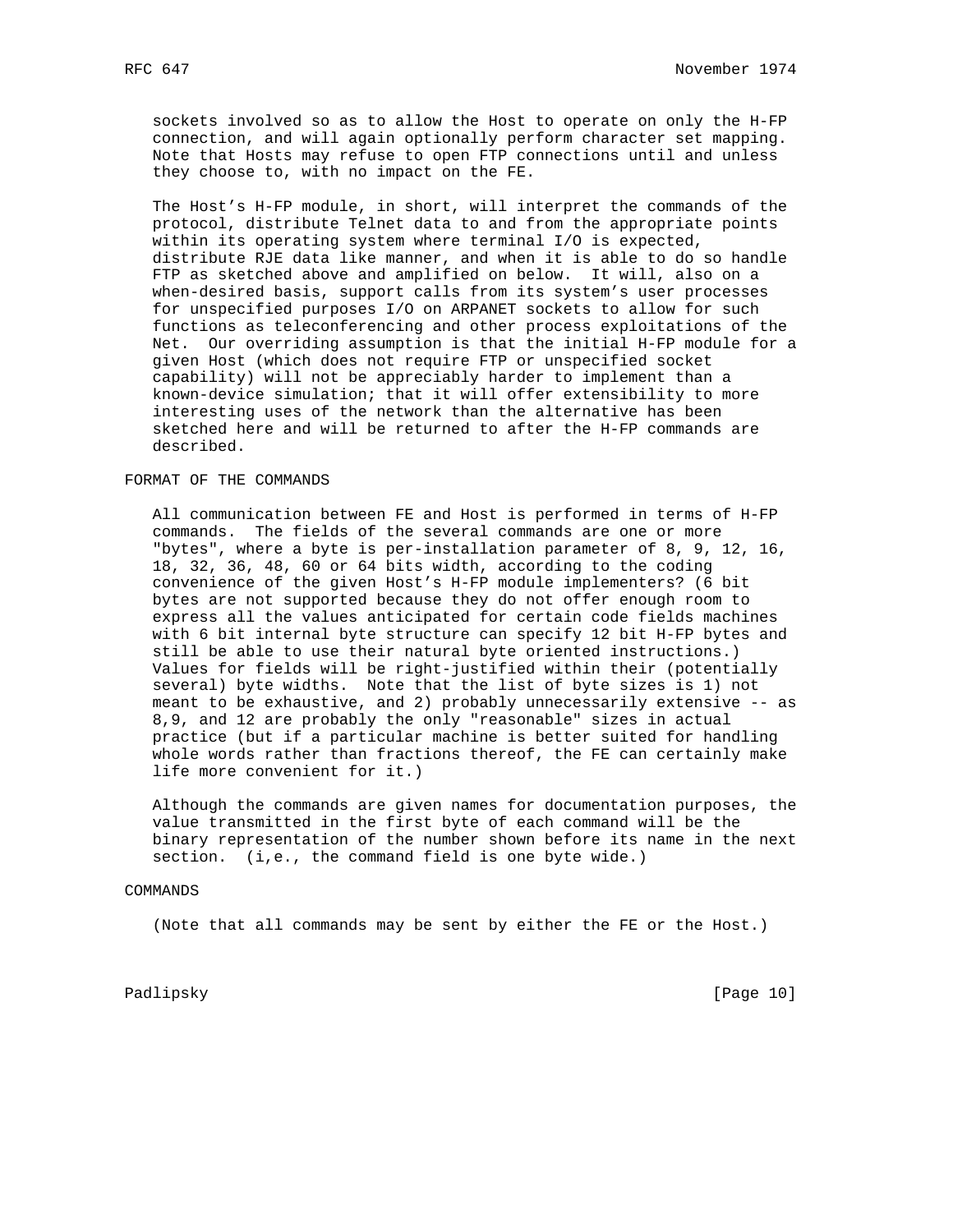## 1. BEGIN INDEX HOST SOCKET TRANSLATION-TYPE CONNECTION-TYPE

 The begin command establishes a "connection" between the Host and the FE. Regardless of internal representation, the duplex data stream the connection represents will be referred to by the value specified in the next (INDEX) field that is, for example, the FE will send input from and receive output for a given Telnet connection "on" a given INDEX, even though it is actually managing two "sockets" for the purpose in its dealings with the Network.

 a) INDEX is a two-byte field. Both the Host and the FE may choose arbitrary values for it when opening connection with a BEGIN command (H-FP implementations will probably simply increment INDEX by 1 whenever they need a new connection); however, the value of  $0$  is reserved to apply to the "global" connection between the Host and the FE -- thus, when either machine "come up" the first thing it does is send a BEGIN for INDEX=0. (The END and ACKNOWLEDGE commands also follow this convention; for that matter, there is no reason why the MESSAGE command could not also, should it be desired to extend the FE's functions in the future. At present, however, this is merely a potential extension.) Note that all other fields should be set to 0 for INDEX 0 BEGINS.

 b) HOST is a two-byte field. It specifies the Host number associated with the socket in the next field. On FE to Host BEGINS this is purely informational. However, on Host to FE BEGINS it is necessary to enable the FE to identify the foreign Host with which to communicate at the NCP level.

 c) SOCKET is a four-byte field. If SOCKET=1, a Telnet connection is to be established. If SOCKET=3, an FTP connection is to be established. If SOCKET=5, an ARPANET RJE Protocol connection is to be established (no known current utility). If SOCKET=77, a Host specific connection is to be established for RJE/batch. All other values are for connections for unspecified purposes, to be opened at the NCP level according to the CONNECTION-TYPE field. Note that sockets 1, 3, 5 and 77 are "known about" and special-cased by the FE.

 d) TRANSLATION-TYPE is a one-byte field. From FE Host, it is informational. From Host to FE, it specifies character set mapping if desired, or characterizes the data to be transmitted over the connection. 0 request / specifies ASCII data 1; binary data (note that this value will not be sent from FE to Host under current assumptions, and that word size is to be a per-installation parameter); 2, mapping of ASCII to/from local character set. Other types will be defined if needs are identified.

Padlipsky [Page 11]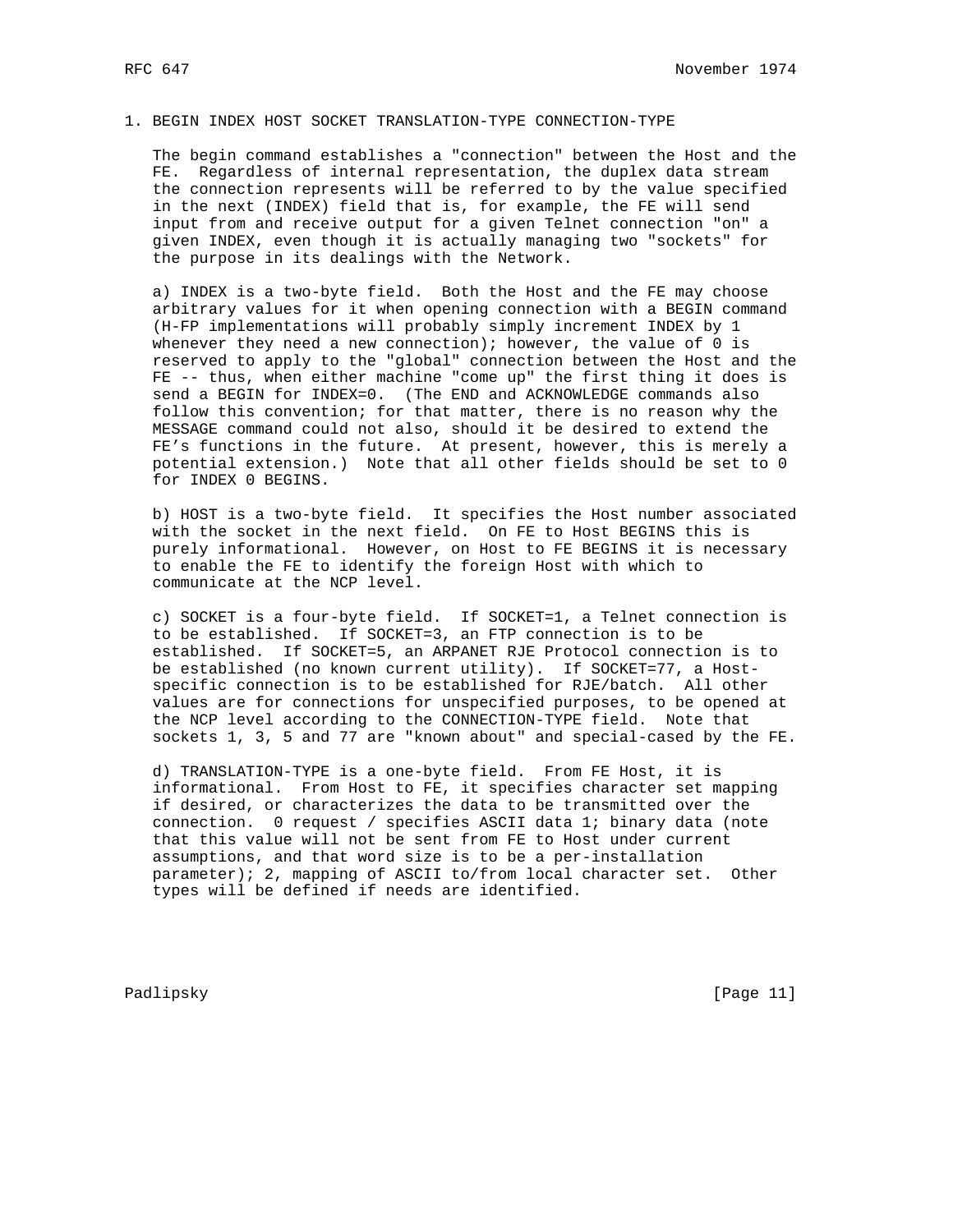e) CONNECTION-TYPE is a one-byte field. For FE to Host BEGINS it is informational. For Host to FE BEGINS it instructs the FE as to which kind of NCP connection discipline to follow. 1 requests a duplex connection (i.e., that the Initial Connection Protocol of the ARPANET be employed) 2, a simplex connection (i.e., that the appropriate ARPANET "request for connection" Host-Host Protocol commmand be employed for the gender of the socket at hand). Note that this extended use of the H-FP will be of interest when (and if) User-level programs on the Host begin to use the Network. (The FE will open 8 bit connections at the Network level unless otherwise directed.)

2. ACKNOLEDGE INDEX CODE

 The ACKNOWLDEGE command is multi-purpose. It must be sent in response to all commands from the other machine (other than ACKNOWLEDGES, of course), and is primarily used to indicate the success or failure of the command just received on INDEX. Note that this implies that each MESSAGE on a given INDEX must be ACKNOWLEDGEd before the next can be sent.

a) INDEX is as above.

 b) CODE is a two-byte field. CODE=0 indicates success / acceptance of the command most recently received for INDEX. CODE=1 indicates failure /rejection of the most recent command. (E.g., if a MESSAGE, buffering was unavailable so the other machine must retransmit; if a BEGIN, the indicated protocol / socket cannot be serviced.) CODE=3 indicates an invalid or inactive INDEX has been used. CODE=4 indicates (HOST to FE) that no mapping is to be performed on the connection just opened. Other values (for such meanings as "foreign Host down", "undefined type requested" and the like) will be assigned as identified.

3. MESSAGE INDEX COUNT PAD TEXT

The MESSAGE command is employed for the transmission of data.

a) INDEX is as above.

 b) COUNT is a two-byte field which specifies the number of bits of data in the TEXT field.

 c) PAD is a 1-to-n-byte field. Its width is a per-installation parameter used to enable the TEXT field to start on a word boundary if the local H-FP implementers so desire. (This is not only a kindness, but it's also a placeholder if we decide to go to a flow control mechanism involving sequence numbers.)

Padlipsky [Page 12]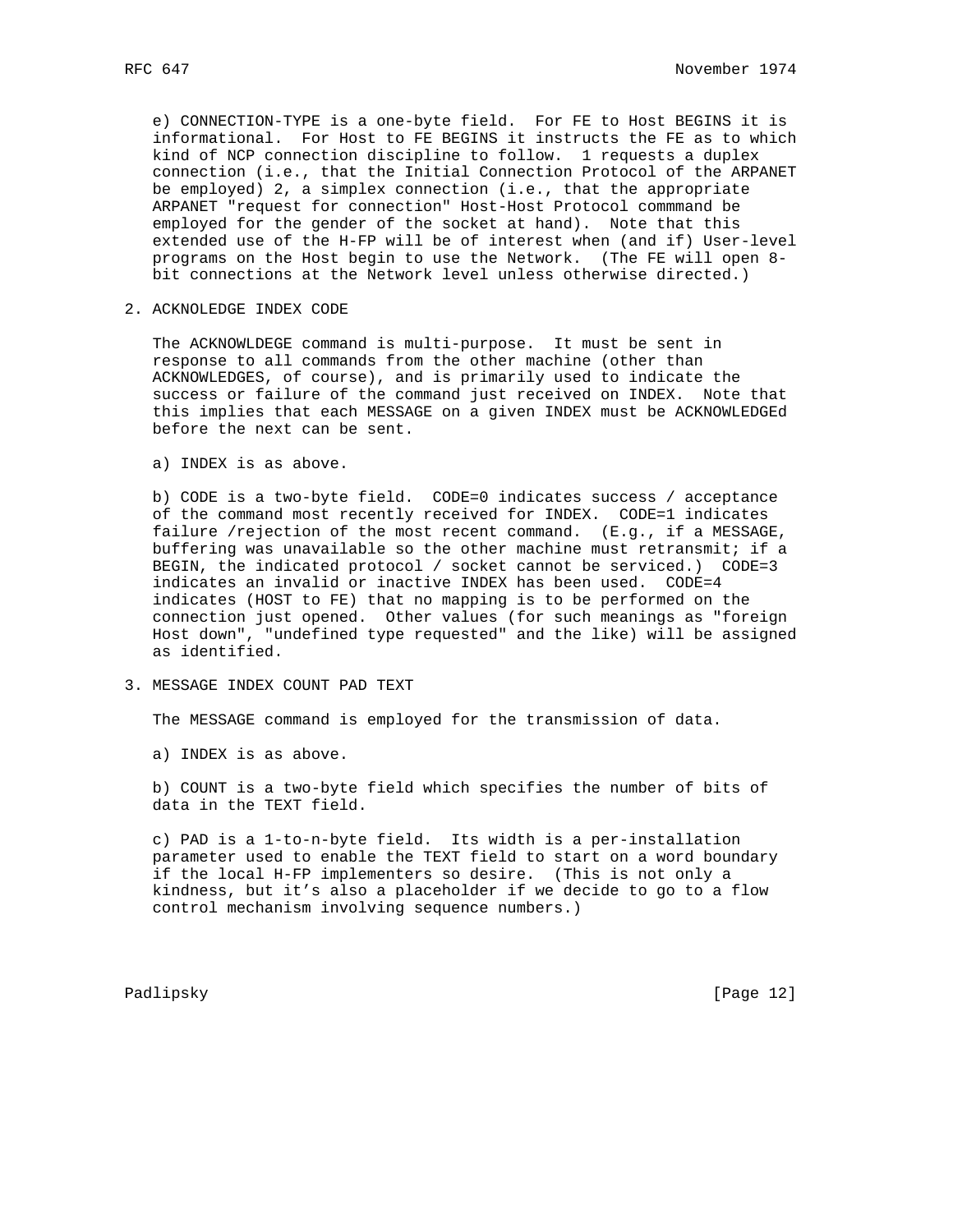d) TEXT is a field wherein byte structure is coincidental. It consists of COUNT bits of data to be sent to the process implicitly associated with INDEX by a BEGIN command (which has not been ENDed.)

## 4. INTERRUPT INDEX

 The INTERRUPT command, when sent from the FE to the Host, indicates that an FCP interrupt command (INS or INR) has been received for the process associated with INDEX; the Host should interrupt the associated process and whatever fashion is "normal" to it. (The most common use of the NCP is in Telnet, where it is defined as being the functional equivalent of having struck a terminal's ATTN, INT, of BREAK key, or input a "control-c" on certain character-at-a-time systems; essentially, it requests a "quit button" push. Note that the FE will take care of the associated Telnet control code in the input stream.) When sent from the Host to the FE (in process to process applications), it will indicate that an appropriate NCP interrupt be sent, according to the gender of the socket associated with INDEX.

5. END INDEX CODE

 The END command is used to terminate a connection. It may be sent either because one system or the other is about to go down, or because the FE have received an NCP "CLS" command or because the destination system or IMP has gone down, or at the behest of a Host user process.

 a) INDEX is as above. Note that if INDEX=0 the END refer to the "global" connection between the Host and the FE in such case, the high-order bit of CODE will be set to 1 and the low-order bits will specify the number of the minutes to shutdown if this information is available. (Furnished because the associated IMP often informs the FE of such a condition.)

 b) CODE is a two-byte field. CODE=1 indicates the general "close" case (either received or ordered) 2, foreign systems has gone down; 3, foreign IMP has gone down; 4, local IMP has gone down. Other values will be assigned as identified.

## EXTENSIBILITY

 Simplicity and compactness being major goals of the protocol, the small repertoire of commands just presented represent "all there is". Recall that we are specifically omitting from consideration such issues as error and flow control, which could turn the H-FP into another Host-Host Protocol. (should error and flow control prove

Padlipsky [Page 13]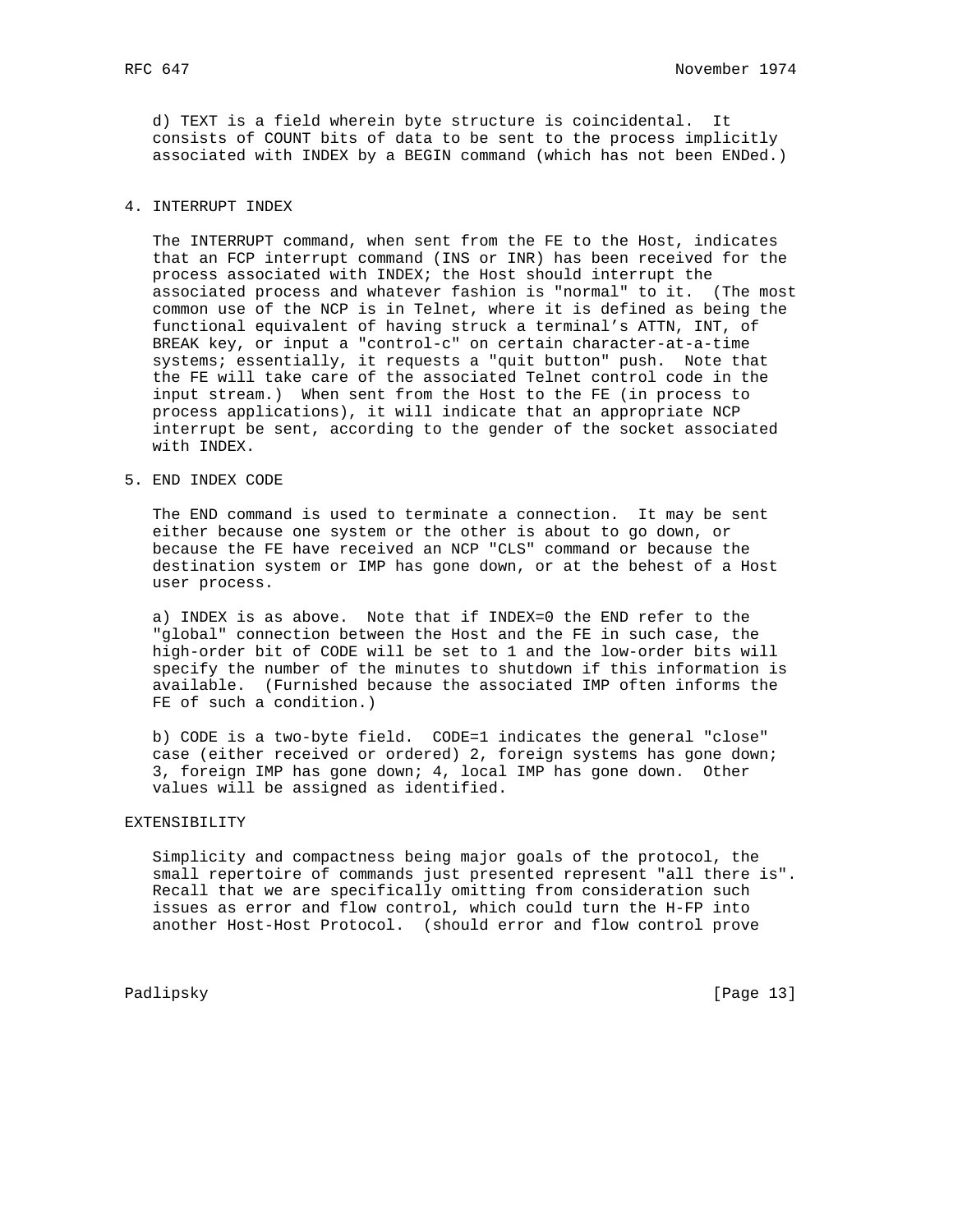desirable in practice, we have, of course, thought of some suitable mechanism within the H-FP framework; but they are not considered germane in the present context.) The primary intention here is to specify a protocol, which lends itself to minimal initial implementations in the Hosts, on the same time scale as would have otherwise been required for known-device simulations -- but which offers great flexibility in the use of the network than would be achieved through known-device simulation.

 The astute reader will have noticed that most of the commands have been specified with an eye toward the future. Because the same protocol, which allows the Host and the FE to communicate can easily allow user processes on the Host to use the Network, we have tried to encourage this desirable end by furnishing all the necessary hoods and handholds for it in the FE's H-FP module through the broad definitions of the commands. A Hosts's H-FP module can furnish a trivial interface for user programs in terms of a very few entry points (open, read, write, and close appear to be the minimal set) and allow the user program considerable flexibility in its use of the net. For example, a "User" FTP program could be straightforwardly created even for a Host, which did not choose to field the BEGINs on socket 3 (necessary for "Server" FTP capability), and files could still be "pulled" to the Host even if they could not be "pushed" to it. (the FE will be required to recognize and special-case BEGINs on socket 3, but that's a small price to pay). So, if the specification of the h-FP command repertoire seems somewhat more complex than it need be, remember that not all of it has to coped with on any given Host -- and that any give host ca take advantage of more functions as it desires. (Although it's not really within the present scope, we stand willing to invent per-Host H-FP to user program interfaces on request.)

## FTP

 To amplify a bit on the problem of file transfer, it must be observed that in general only a file system can manage its files. This borders on tautology and is difficult to deny. Therefore, although the FE can shield the Host from a great deal of the mechanism included in the FTP for functions not directly germane to the transferring of files, Host's operating system and place or extract a given file, even though it "has" the file's name available to it. There is no in-principle reason why the H-FP module on the Host can't invoke an appropriate routine when it receives a BEGIN on socket 3, though. (The FE will handle all the type and mode negotiations, pass the "stor" or "retr" line along, and be ready to transmit or receive on the appropriate socket but "somebody" in the Host has to receive or transmit the MESSAGE to or from the right place.) But if that seems hard to do on any particular Host, its H-FP module can merely

Padlipsky [Page 14]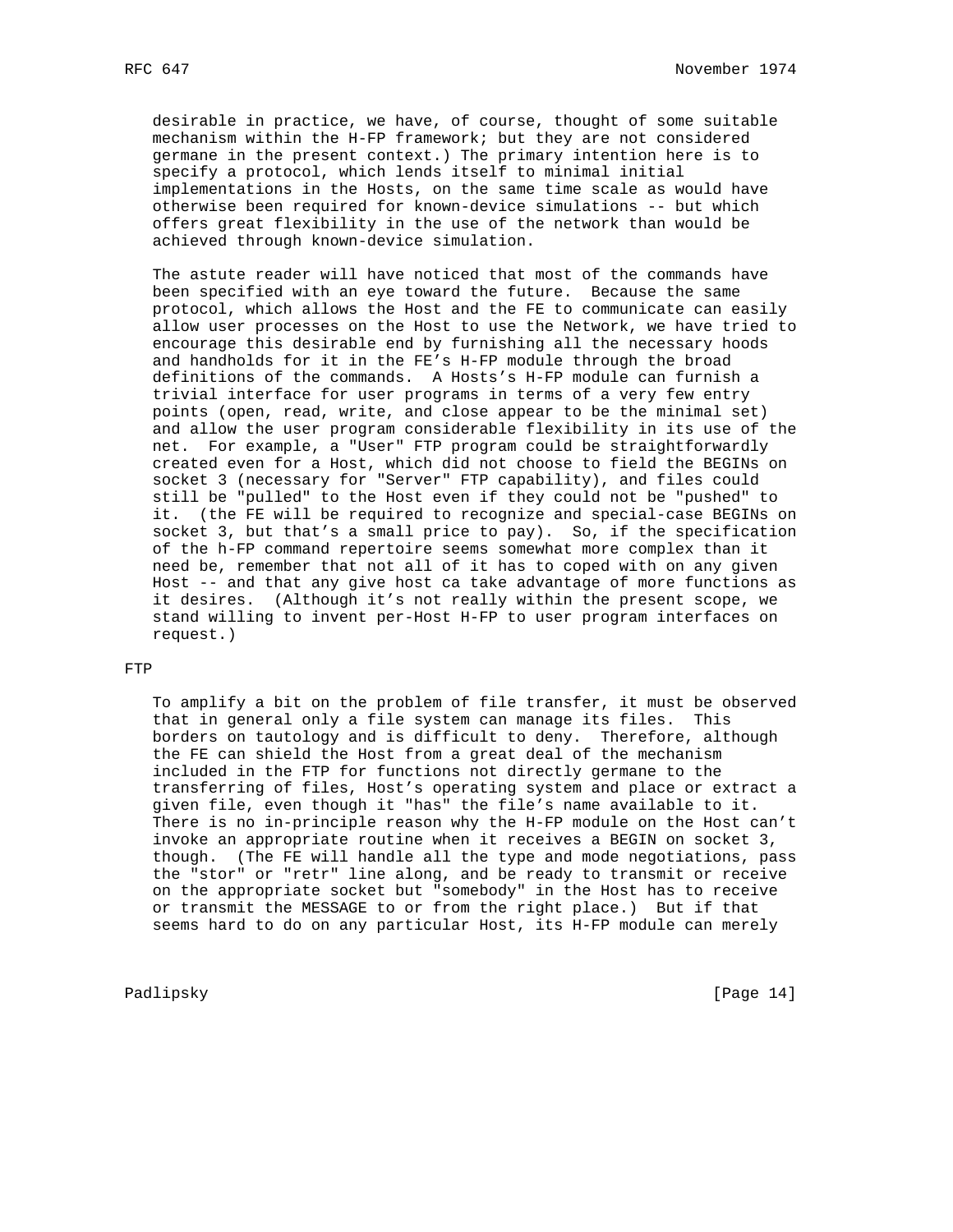negatively ACKNOWLEDGE any BEGINs for socket 3. The real point to be noted is that the H-FP still allows in principle for User FTP, as explained above, even so -- and that the simulation of known device offers neither (User nor Server FTP) function.

 (Files could, of course, be transferred into the FE, then somehow gotten into the Host "later" -- perhaps by faxing up a batch job - but that route requires either an awful lot of buffering in the mini or a very sophisticated file system there, or both. It also requires an awful lot of per-Host information in each FE -- or perhaps human intervention. We're not saying it can't be done... eventually. But it's not going to be clean, or quick, or easy, or cheap.)

## SUMMATION

 Several important themes have unavoidably been dealt with piecemeal in the foreign attempt to specify the H-FP in the abstract. To gather the threads together, it might be useful to consider the various ways in which the protocol can be employed, in the context of their ARPANET counterparts. A. "SERVER" FUNCTIONS: There are, in essence, three levels on which a Host can use the H-FP to fulfill ARPANET "Server" functions. 1) For Hosts which choose to take FULL advantage of the flexibility of the H-FP, all "fourth level" (user process to user process) protocols can be managed by the Host. The FE will perform NCP (Host-Host protocol) and IMP-Host protocol functions (the associated IMP will, of course, perform IMP-IMP protocol functions), thus shielding the Host from the necessity of implementing a full-blown NCP with the attendant complexity of being aware of the 11 to 14 "states" of a socket, flow control, retransmission, and the like (as well as shielding it from the IMP- Host protocol, with the attendant complexity of mapping "links" to/from "sockets", dealing with message types forming and parsing "leaders", and the like). This mode of use is effected by giving the "no mapping" code when the Host acknowledge a BEGIN on socket 1 and 3 (and by simply accepting BEGINs on all other sockets). 2) For Hosts which choose to take PARTIAL advantage of the flexibility of the H- FP, many aspects of the fourth level protocols (in particular Telnet and FTP) can be managed by the FE on the Host's behalf, by virtue of making assumptions about which Telnet and/or FTP "commands" are to be permitted and only referring search matter as the association of data which processes and/or file names to the Host. (Note that the CODE field of the ACKNOWLEDGE command furnishes the mechanism for conveying such error information as "file not found" from the Host to the FE, which in turn will send out appropriate FTP error messages.) This mode of use is effected by simply accepting (with code 0) BEGINs on sockets 1 and/or 3 (and doing as one chooses for all other sockets); that is, fourth level shielding is anticipated to be commonplace, and is the FE's default case. 3) For Hosts which choose

Padlipsky [Page 15]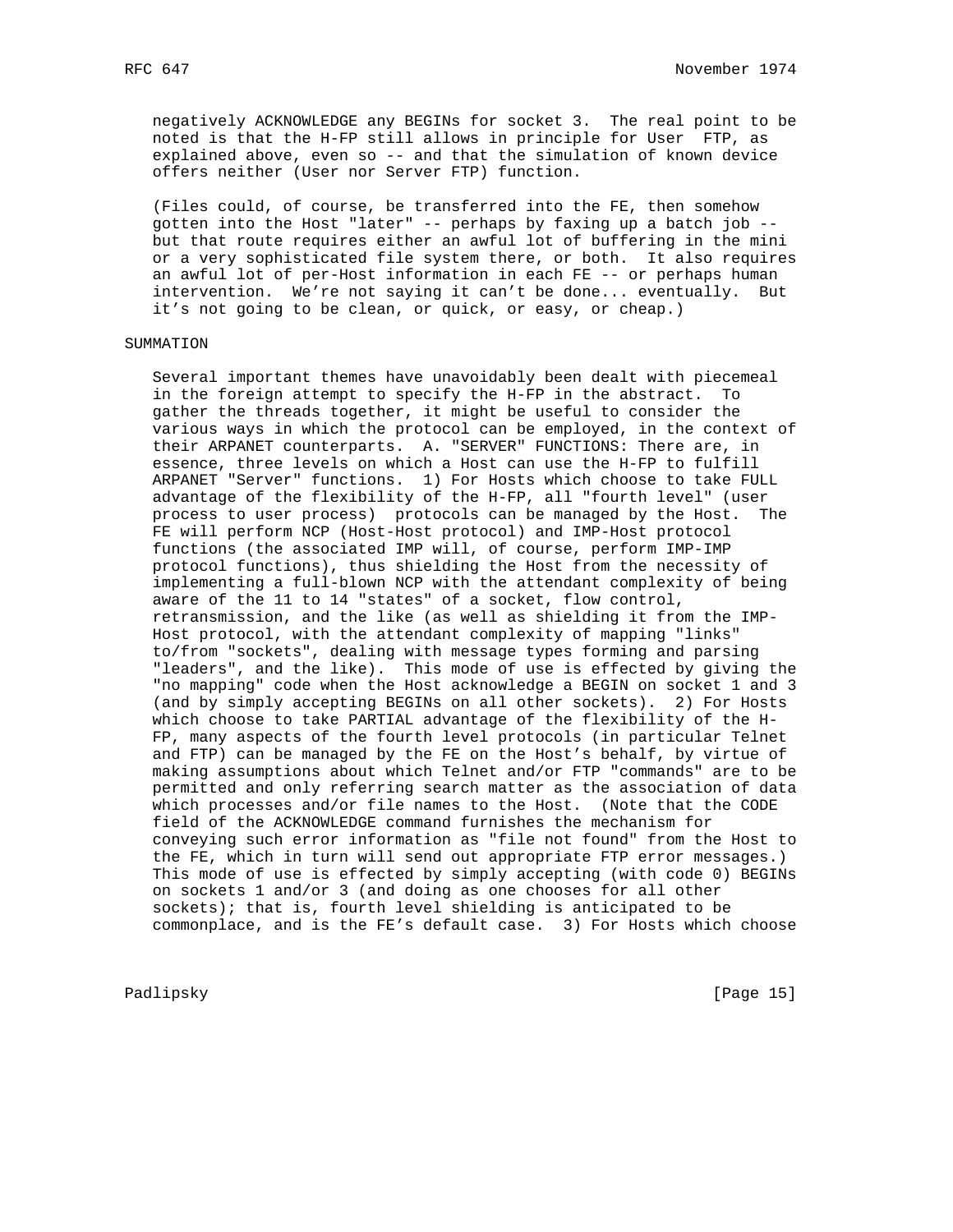to take NO advantage of the flexibility of the H-FP, the "private" RJE/batch connection type will still provide for the desirable functions of load sharing and transferring files even though other fourth level protocols were to be rejected by a given Host (by refusing BEGINs on all sockets other than 77). Even in this most restricted case, the ability to upgrade to either of the broader base is additively implicit in the H-FP, with no changes required to the FE's own H-FP module -- whereas it would entail considerable alteration of the Host's operating system had the first step been a known-device simulation. B. "USER" FUNCTIONS: 1) On the "User" side, a Host could again elect to handle such fourth level protocols as Telnet and FTP itself. However, particularly in the Telnet case, there is no real need for this, as a User Telnet "comes with" the FE and it is unnecessary to burden the Host with such use unless so many of its local terminals are hardwired that it would be expensive to access the FE directly. (Note that for a User FTP, the Host's H-FP module would, as discussed above, in all likelihood require a user program callable interface.) 2) On a less ambitious level, the FE could be induced to perform the same shielding as it offers the Server FTP (cf. case A2, above), given an "FTP mapping" TRANSLATION- TYPE on the BEGIN command or the previously suggested special casting by the FE on socket 3. 3) Finally, "User" functions could be completely finessed, as per case A3.C. PROCESS TO PROCESS FUNCTIONS: Irrespective of the positions taken in A and B, given only a user program callable interface to the Host's H-FP module, all other fourth level protocols which might evolve -- or, simply, general use of sockets as interprocess communication ports -- can be achieved directly. Again, this would fundamentally be an "add-on" to the system, not an alteration of existing software.

APPENDIX 2 - SOME NOTES ON IMPLEMENTERS

#### INTRODUCTORY DISCLAIMER

 This appendix represents strictly the personal views of one of the authors; I (now that I can admit to being Mike Padlipsky) have not even permitted the other authors to agree with the views expressed here, much less disagree with them, for they are insights which I've gained the hard way during nearly four years of involvement with the ARPANET and I feel they need saying -- regardless of the polite fiction of refraining from finger pointing. Please note at the outset, however, that I am motivated not by a sense of vindictiveness -- nor even of righteous indignation -- but rather by a desire to present some history in the hope that the reader will not be condemned to repeat it. Note also that even though it makes the prose more convoluted than it might otherwise have been, the convention will be observed of "naming no names". I am not, I

Padlipsky [Page 16]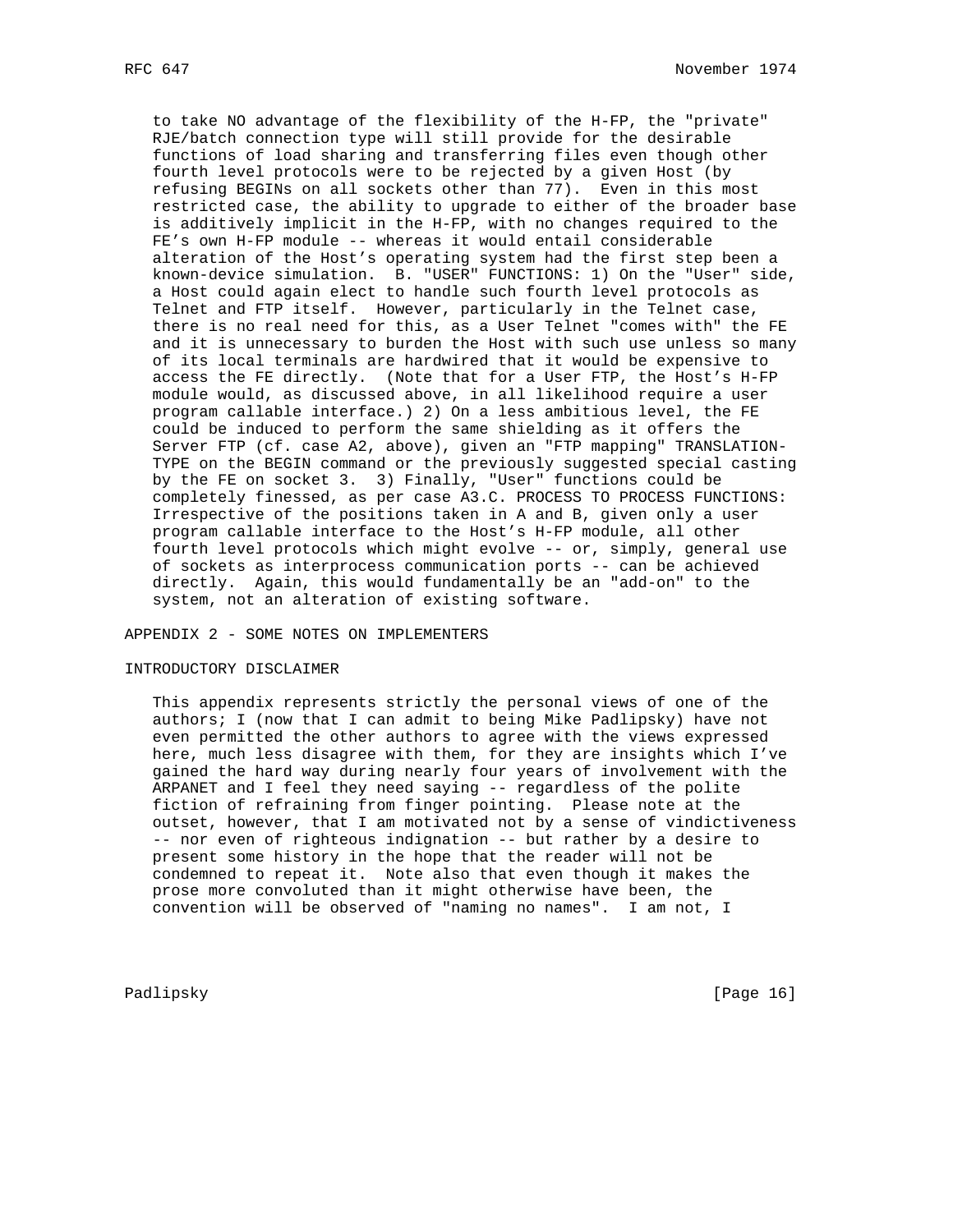repeat, out to get these guys; merely to get away from them and their like in the future. (The reader can stop here with no loss to the main argument of the paper.)

SEVERAL HORROR STORIES FROM THE WONDERFUL WORLD OF NETWORKING

 Consider first the tale already told of the PDP 15/PDP 10 front ending effort. Having been involved in the writing of both the "old" (1971) and the "new" (1973) Telnet Protocols, I feel a certain sense of shame by the association that they were not so compellingly clear that the power of the Network Virtual Terminal / common intermediate representation approach could not have been missed, ever by system programmers operating in pretty much of a vacuum with respect to contact with knowledgeable ARPANET workers. Having said that -- and meant it -- I still feel we did a good enough job for average-plus system types to cope with. (The fact that numerous Hosts are on the Net is evidence of this.) Unfortunately, however, average-minus system types do exist and must also be contended with. Therefore, if we do not make a concerted effort to "idiot proof" our protocols, we may anticipate further repetitions of the sad state the site under discussion found itself in before it happened upon them. (And, it must regretfully be observed, support of the "real" ARPANET has deteriorated to the point that the massive effort required to over explain ourselves probably could not be launched in the prevailing climate. More on this point later.)

 Case in point number two is potentially far graver than a mere "philosophical" muddle over bringing one site aboard. It involves an attempt by one of the Armed Services to network a large number of large machines using the ARPANET as a model. The implementation of the software house with no known ARPANET expertise. The communications subnet and the hardware interfacing to the Hosts was subcontracted to a well-known hardware manufacturer with no known ARPANET expertise. (As an aside, but because it's so startling I can't forbear, the "system architect" for the target network is still another well-known hardware manucfacturer (!), with, of course, no known ARPANET expertise.) To make a long, continuing story short, it is currently the case that the "real" ARPANET system whose hardware corresponds most closely to the machines being netted here (even though it is benchmarked at a rather lower "mips" (million instructions per second) rate than the target net's machines) can transfer files at rates in excess of 28,000 bits per second (following the rather cumbersome full ARPANET FTP) from a small configuration developement machine to a lightly loaded (but still running in excess of 20 users) service machine one Network "hop" away, while the new system achieves rates which I am apparently not permitted to quantify but are very considerably lower even though only one process is being run on each machine -- also one "hop" away

Padlipsky [Page 17]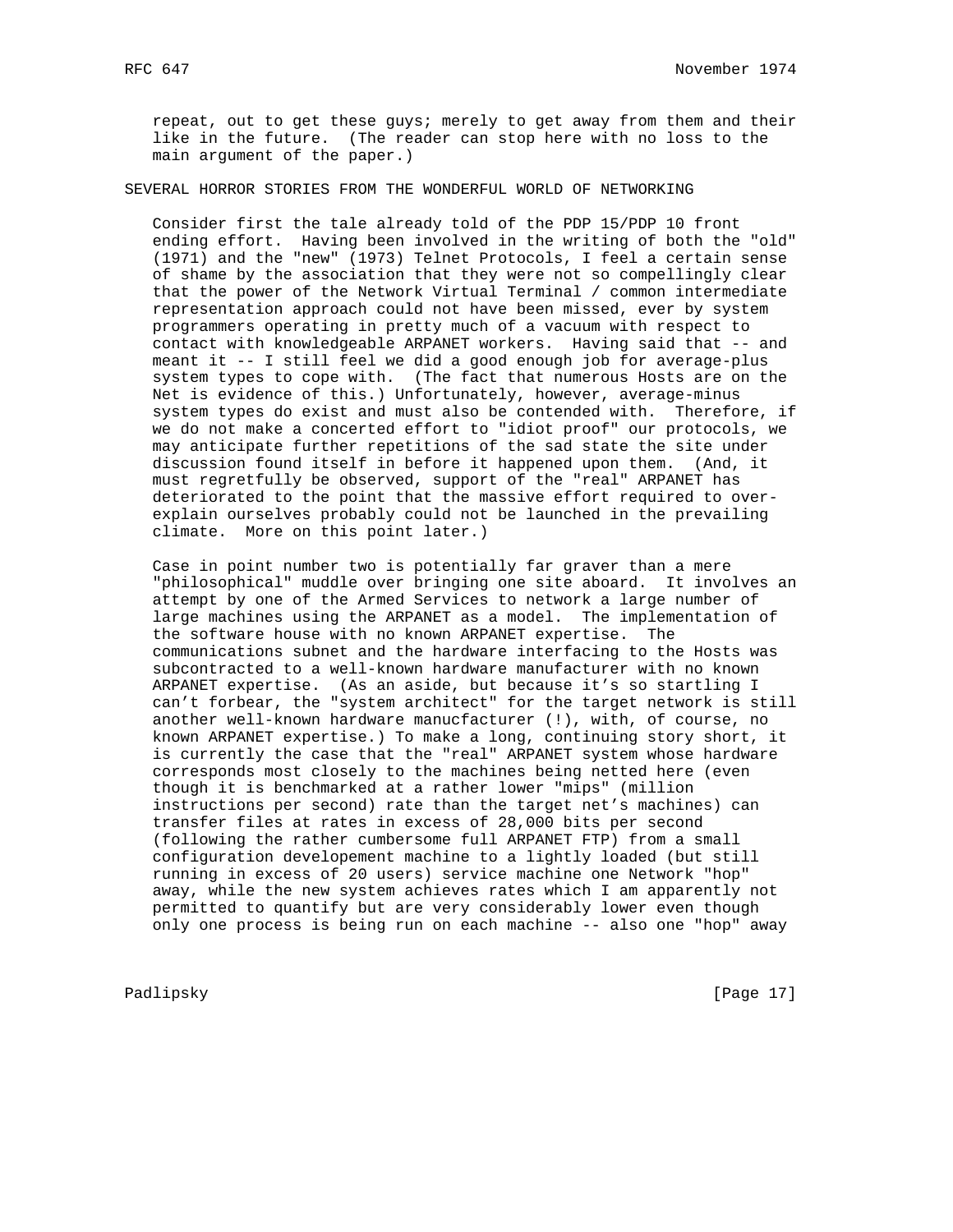-- and the protocol for file transfer is nowhere near so general as in the ARPANET. Given a year or two, the situation can presumably be rectified, but at present it is fair -- if somewhat fanciful -- to say that if the Japanese were capable of only like level of technology transfer they'd still be trying to make up their balance of trade with those cute little parasols on matchsticks.

 Yet what has gone amiss here in Horror Story 2? I submit that the choice of subcontractors was based upon a misapprehension of the level of technological sophistication associated with the ARPANET, and that what was (is?) needed is a subcontract to a knowledgeable ARPANET source (and I don't mean to the usual, profit-marking place -- though I guess I trust them for the subnet), rather than to "outsiders". (I don't even mean to any particular place on the Net; maybe what's needed is to form a meta-place out of the whole Net. More on this, too, later.) The real point is that the model was essentially ignored by the putative model-followers, and - demonstrably -- it shouldn't have been.

 Case three should go a long way toward dispelling any impressions that might be building in the reader's mind that I'm some sort of hardcore ARPANET chauvinist. For even "insiders" have blown some. This is actually a dual case, for it involves two unsuccessful attempts to furnish terminal support mini-Hosts for the Net. In one case, the choice of machine was faulty; even with additional core memory field retrofitted, buffers cannot be furnished to support reasonable data rates without imposing considerable unnecessary Host overhead in the processing of too frequent Host-Host Allocation commands. Nor is there enough room to furnish more than a rudimentary command language in the mini. Now these were knowledgeable, reasonably well managed "insiders" -- but they were contractually not in a position to heed the technical intuitions of several of themselves and the technical intuitions of many of their colleagues throughout the Network Working Group that they'd been painted into a corner.

 In the second sub-case, the hardware and contractual obligations appear to have been right, but ill-considered choice of implementation language and inadequate management have prevented the project's full completion to this time (some two years after its inception). Again, there was forewarnings from the NWG, in that we had tried to alert them quite early about the language issue. (On the management level, we could only sympathize -- and in some cases empathize -- but it is at least a tentacle position to take that the ARPANET as a whole happened despite, not because of, management.) (I guess I am an ace system programmer chauvinist.)

The final case to be cited here involves another military effort.

Padlipsky [Page 18]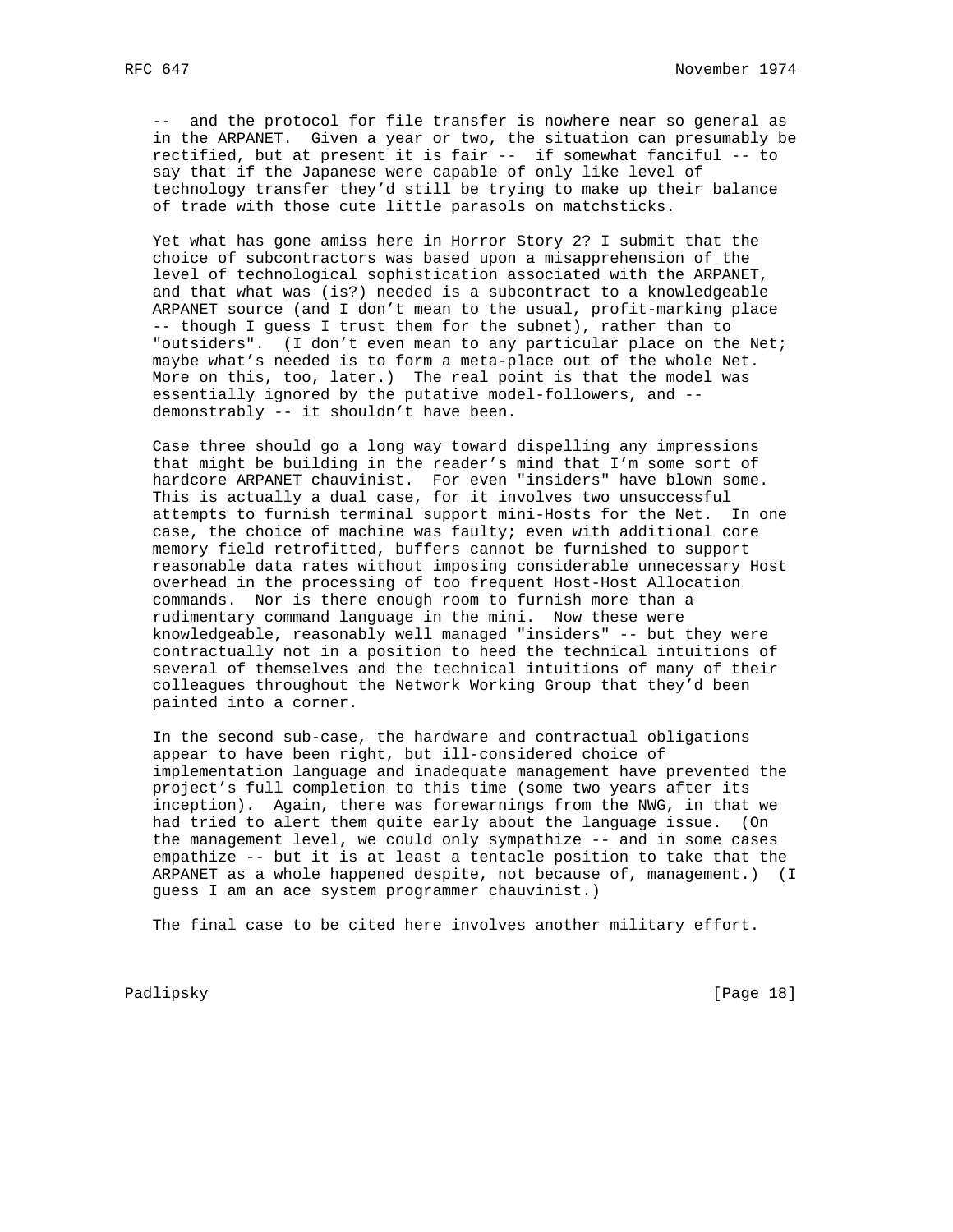This one I'm not even sure I'm supposed to know about, much less talk about. But I can say that it involves a subcontractor's attempt to attach several special purpose machines to a major ARPANET server by means of an internally invented set of machines and protocols. My information suggests that when asked why they failed to follow the apparently obvious course of using ARPANET technology (facilities for which do, of course, already exist on the target server), the subcontractors essentially replied that they hadn't felt like it. They also made their approach work yet, and it's been something like a couple of years they've been trying.

 Then three's the fad to simulate RJE terminals... but to use that as Horror Story 5 would be begging the question -- for now.

## SOME MORALS

 Rather than search out any more dirty linen, let's pause and look for the lessons to be learned. In the first place, it borders on the obvious that for any technical project the "right" technicians must be found and empowered to perform it. Despite the generation of over-sell on the "power of computers", they still absolutely require intelligent, competent programming -- which in turn requires intelligent, competent programmers. And, at the risk of gilding the ragweed, not all self-professed programmers are intelligent and/or competent.

 In the second, and more interesting, place, all unknowing the ARPANET has attracted or engendered an "in-group" of extremely good system types -- who have learned through some sort of natural selection process to work well together despite the immense handicap of the heterogeneity of our various "nome" systems' assumptions. We not only have developed a common tongue, but some of us even like each other. (It should be noted that Appendix 1 was specified on a Wednesday afternoon and a little bit of a Thursday morning. Jon and Jim and I had been there before.) It seems quite clear to me that the organizations for whom this report is intended should avail themselves of the expertise which exists in the NWG; we've got a reasonable track record, after all, especially in comparison to others who have attempting networking. Many of us also feel quite strongly that we didn't get a chance to finish the job on the ARPANET, and would like to be given the chance to "do it right" - especially in view of the errors which have been committed in our name. (This is particularly important because the old gang is beginning to scatter. For myself, I expect this will be my last RFC. Well, at least I've tried to make the most of it.) The ARPANET is no more a finished product than ANTS or ELF -- but all of them could and should be.

Padlipsky [Page 19]